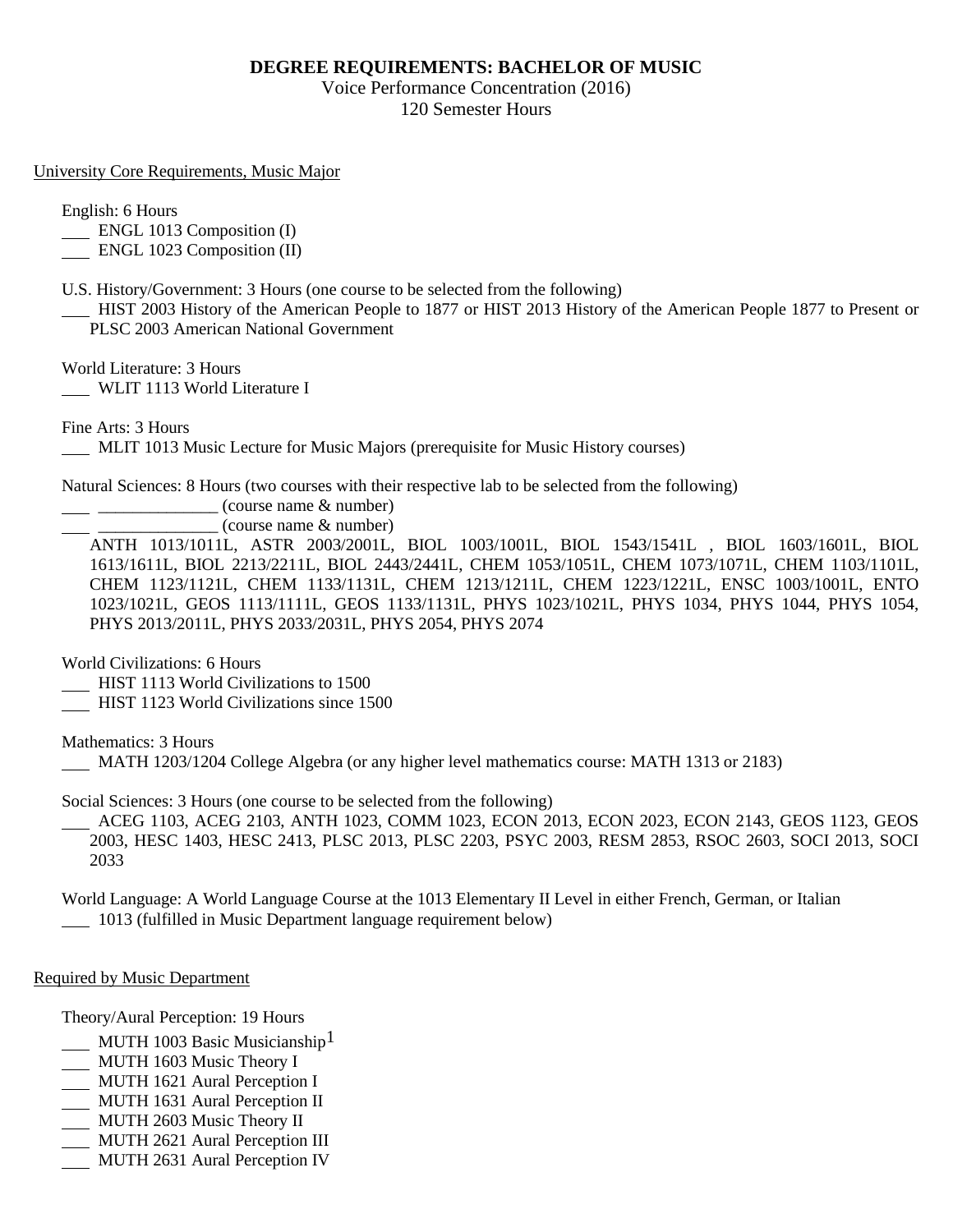- MUTH 3603 18th Century Counterpoint
- MUTH 3613 Form and 20th Century Techniques
- MUTH 4703 Writing Music Analysis

Class Piano: 4 Hours2

- MUAC 1221 Piano Class for Music Majors I
- MUAC 1231 Piano Class for Music Majors II
- MUAC 2221 Piano Class for Music Majors III
- MUAC 2231 Piano Class for Music Majors IV

Music Technology: 2 Hours (sophomore standing required for enrollment)

MUAC 2112 Music Technology

History/Literature: 15 Hours

- MUHS 3703 History of Music to 1800
- MUHS 3713 History of Music from 1800 to Present
- $\underline{\hspace{1cm}}$  MUHS 4253 Special Topics in Music History<sup>3</sup>
- MUHS 4763 Survey of Vocal Literature I<sup>4</sup>
- MUHS 4773 Survey of Vocal Literature  $II<sup>4</sup>$

Applied Music (Private): 20 Hours<sup>5</sup>

- MUAP 110V (4 hours)
- MUAP 210V (4 hours)
- $\overline{\phantom{0}}$  MUAP 310V (5 hours)
- MUAP 3201 Recital I
- MUAP 410V (5 hours)
- MUAP 4201 Recital II

Vocal Diction: 2 Hours

- MUAC 1121 English and Italian Diction for Singers
- MUAC 1141 German and French Diction for Singers

Pedagogy: 2 Hours

MUPD 3801 Conducting I

Ensemble: 7 Hours - to be selected from

- MUEN 1411, 2411, 3411, 4411, 4611 Men's Chorus or
- MUEN 1591, 2591, 3591, 4591, 5691 Women's Chorus or

MUEN 1451, 2451, 3451, 4451, 4651 Schola Cantorum

(may substitute MUEN 3401 or 4401 Opera Theatre only after 4 semesters of Men's Chorus, Women's Chorus, or Schola Cantorum)

World Language: 15 hours language (includes University core language requirement) study must include a minimum of three hours of one language and six hours from each of the other two languages selected from French, German, and Italian.

French, German, Italian

Notes:

- 1. MUTH 1003 Basic Musicianship does not count toward the 19 hours of required theory (or as a free elective); entering students will take a diagnostic exam and may not be required to take the course.
- 2. Students who place out of Class Piano I, II, or III will receive credit for the omitted course(s) when they have validated their higher placement by completing the course in which they are placed with a "B" or better.
- 3. Satisfactory completion of the term paper in this class will fulfill the Fulbright College writing requirement. The graded